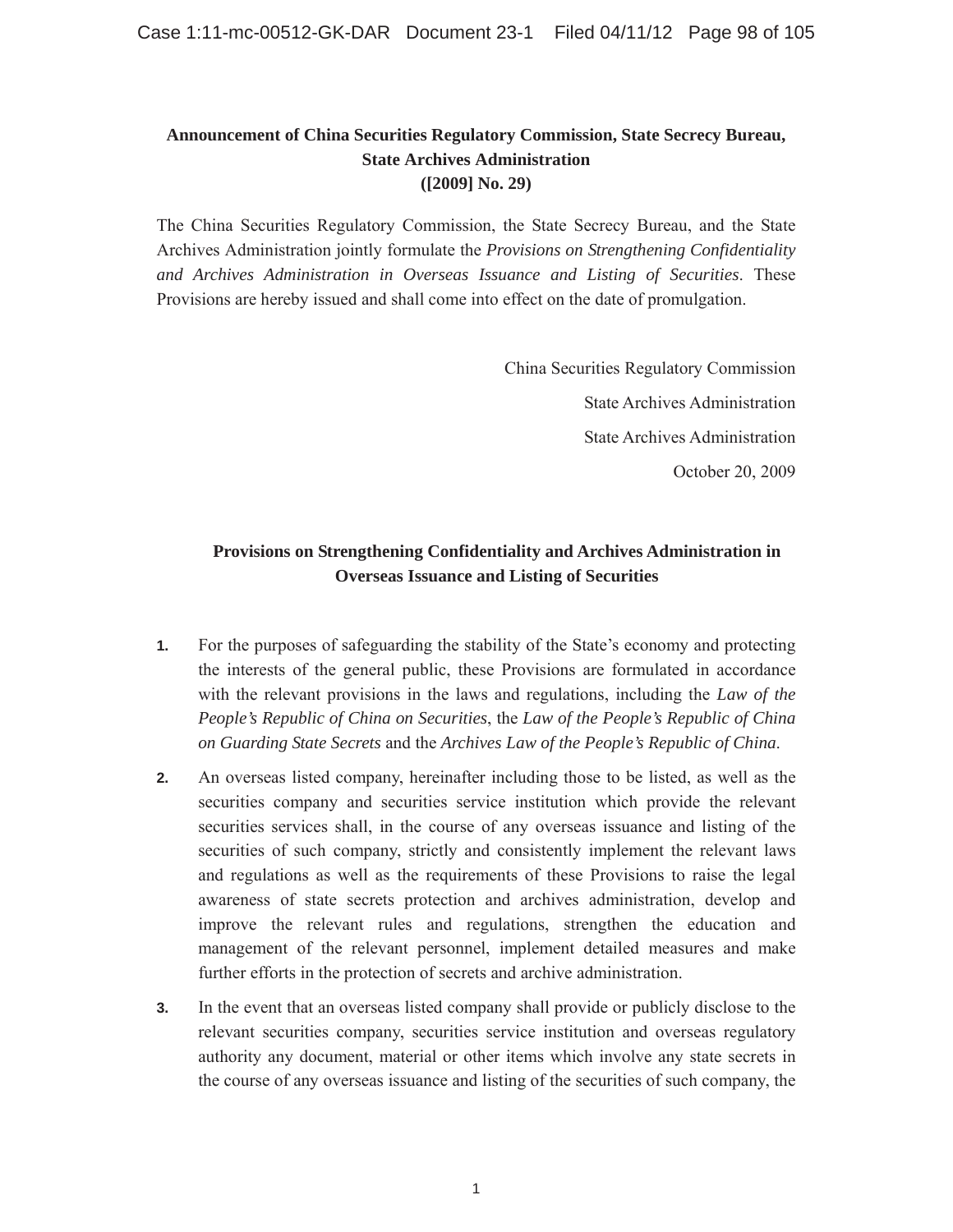overseas listed company shall report the same to the in-charge authorities with examination and approval power for approval in accordance with the law and shall make a filing with the secrecy administrative department at the same level for records. Where it is uncertain or in dispute whether such item contains state secrets, such issue shall be submitted to the relevant secrecy administrative department for determination.

- **4.** In the event that an overseas listed company shall provide or disclose to the relevant securities company, securities service institution and overseas regulatory authority any archives that involve national security or vital interests of the State in the course of any overseas issuance and listing of the securities of such company, an application for such provision or disclosure shall be made to the State Archives Administration for approval in accordance with the law.
- **5.** When an overseas listed company enters into any service agreement with the relevant securities company and securities service institution, the scope of obligation of confidentiality on the part of the relevant securities company and securities service institution shall be clearly stipulated in accordance with the relevant laws and regulations, including the *Law of the People's Republic of China on Guarding State Secrets*, and these Provisions; where any provisions on the governing law and obligation of confidentiality on the part of the relevant securities company and securities service institution in the service agreement are not in compliance with the requirements stipulated in the relevant PRC laws and regulations or these Provisions, such provisions shall be promptly revised.
- **6.** Any archives, including workpapers, which are created in mainland China by the securities company and securities service institution providing relevant securities service in the course of any overseas issuance and listing of the securities, shall be stored in mainland China.

In the event that the workpapers referred to in the preceding paragraph involve any state secrets, national security or vital interests of the State, such workpapers shall not be stored in, processed with or transferred via any non-confidential computer information systems; without the approval of the relevant in-charge authorities, such workpapers shall not be carried or shipped overseas, or delivered to overseas institutions or individuals through any means such as information technology.

**7.** The relevant in-charge authorities such as the China Securities Regulatory Commission, the State Secrecy Bureau and the State Archives Administration shall establish a coordination mechanism to regulate and inspect, within their respective scopes of authority and in accordance with the law, matters arising from the course of any overseas issuance and listing of the securities of an overseas listed company which involve the protection of secrets and archive administration.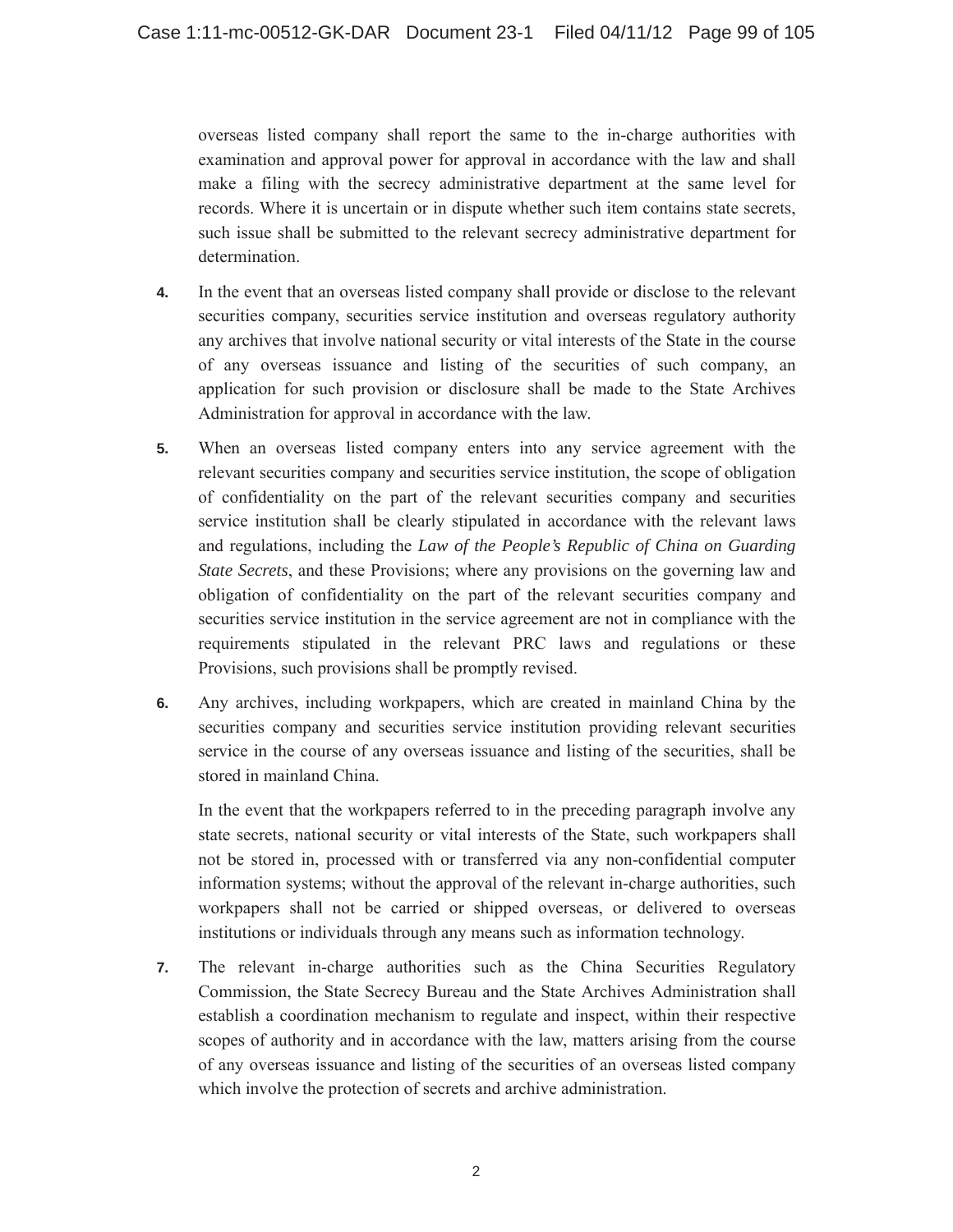The term "inspect" as referred to in the preceding paragraph shall include on-site inspection and off-site inspection.

**8.** CSRC shall be responsible for carrying out exchanges and co-operation with overseas securities regulatory authorities and other relevant bodies with regard to cross-border securities regulatory matters involved in the confidentiality and archives administration during the process of overseas issuance and listing of securities.

Where overseas securities regulatory authorities and other relevant entities propose to conduct on-site inspection in mainland China on an overseas listed company, securities company or securities service institution providing securities services for overseas issuance and listing of securities (including such affiliates of the overseas securities company or securities service institution that are established in mainland China as a member entity, representative entity, joint venture or cooperative entity), the relevant overseas listed company, securities company and securities service institution shall report the same to the China Securities Regulatory Commission and the relevant in-charge authorities in advance, and shall obtain prior approvals from the relevant authorities for matters for which such prior approvals are required to be obtained. On-site inspection shall be conducted mainly by the regulatory authorities of the PRC, or shall rely on the results of the inspection conducted by the regulatory authorities of the PRC.

Where overseas securities regulatory authorities and other relevant entities propose to conduct off-site inspection on an overseas listed company, securities company or securities service institution providing securities services for overseas issuance and listing of securities (including such affiliates of the overseas securities company or securities service institution that are established in mainland China as a member entity, representative entity, joint venture or cooperative entity), the relevant overseas listed company, securities company and securities service institution shall report any matter involving state secrets to the in-charge authorities with examination and approval power for approval in accordance with the law and shall make a filing with the secrecy administrative department at the same level for records. The relevant overseas listed company, securities company and securities service institution shall report any matter involving archives administration to the State Archives Administration for approval in accordance with the law. If any matter is required to be approved in advance by any other relevant authorities, the relevant overseas listed company, securities company or securities service institution shall obtain approval from such other relevant authorities in advance.

**9.** Where an entity or individual violates laws and regulations such as the *Law of the People's Republic of China on Guarding State Secrets* and the *Archives Law of the*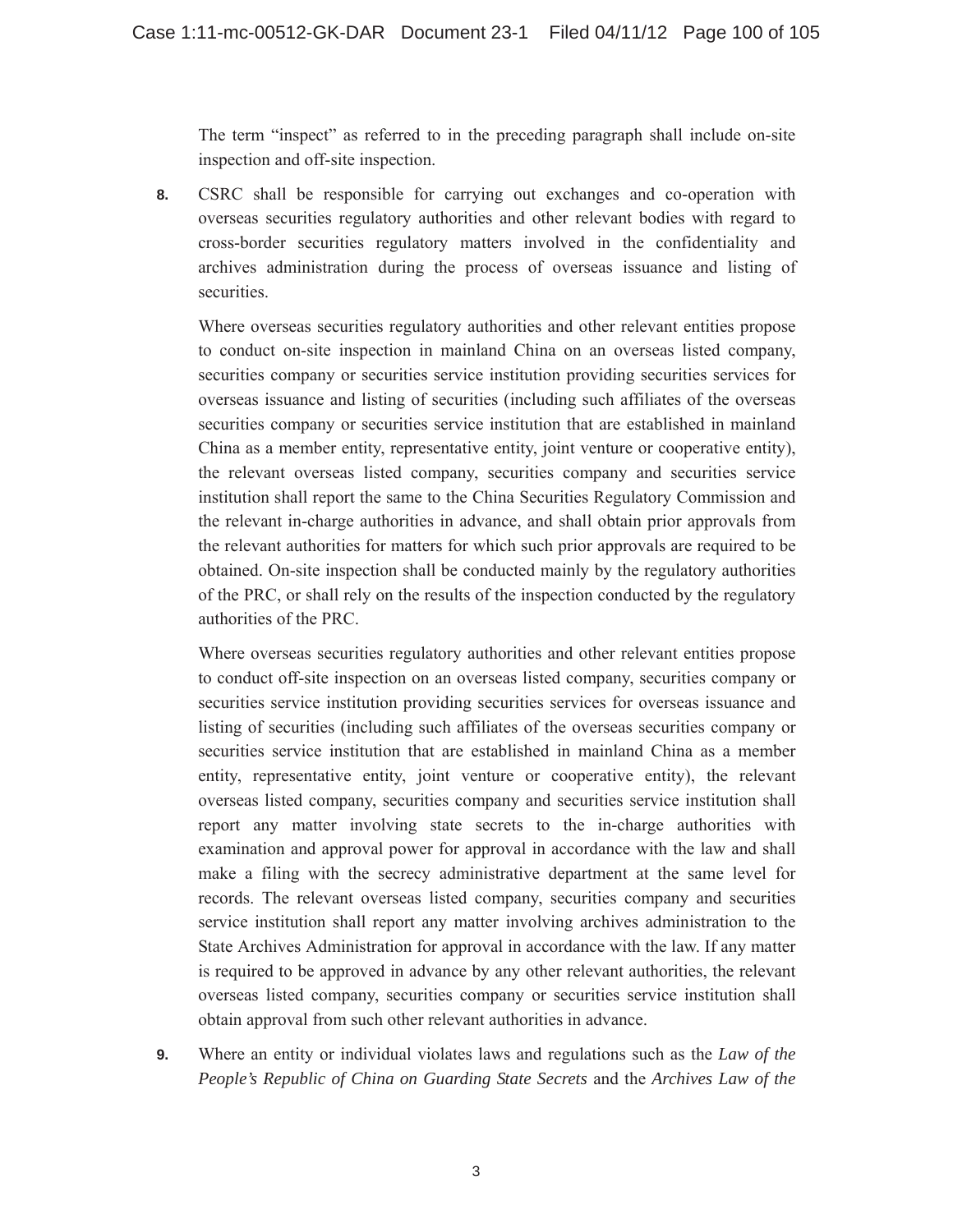*People's Republic of China* in the course of any overseas issuance and listing of securities, the relevant authorities shall pursue the legal liabilities of such entity or individual in accordance with the law; in case of suspected crime, such entity or individual shall be referred to the judicial authorities in order for the criminal liability to be pursued.

- $10.$ For the purpose of these Provisions, the term "overseas listed company" shall mean domestic companies limited by shares that issue overseas-listed stock to foreign investors.
- Domestic persons holding equity in overseas listed companies with the controlling  $11.$ shareholder(s) being Chinese investor(s) and the securities companies and securities service institutions that provide securities service for such companies shall also follow these Provisions
- These Provisions shall come into effect on the date of promulgation.  $12.$

## 中国证券监督管理委员会、国家保密局、国家档案局公告 ([2009]29号)

中国证券监督管理委员会会同国家保密局、国家档案局制定了《关于加强在境 外发行证券与上市相关保密和档案管理工作的规定》, 现予公布, 自公布之日起施 行。

> 中国证券监督管理委员会 国家保密局 国家档案局 二oo九年十月二十日

关于加强在境外发行证券与上市相关保密和档案管理工作的规定

一、为保障国家经济安全, 保护社会公共利益, 根据《中华人民共和国证券 法》、《中华人民共和国保守国家秘密法》和《中华人民共和国档案法》等法律法 规的有关规定, 制定本规定。

二、在境外发行证券与上市过程中,境外上市公司(包括拟上市公司,下同) 以及提供相关证券服务的证券公司、证券服务机构应当严格贯彻执行有关法律法规 的规定以及本规定的要求, 增强保守国家秘密和加强档案管理的法律意识, 建立和 完善专项规章制度, 加强对有关人员的教育和管理, 认真落实各项具体措施, 进一 步做好保密和档案管理工作。

三、在境外发行证券与上市过程中,境外上市公司向有关证券公司、证券服务 机构和境外监管机构提供或者公开披露涉及国家秘密的文件、资料和其他物品的, 应当依法报有审批权限的主管部门批准,并报同级保密行政管理部门备案。是否属 于国家秘密不明确或者有争议的, 应当报有关保密行政管理部门确定。